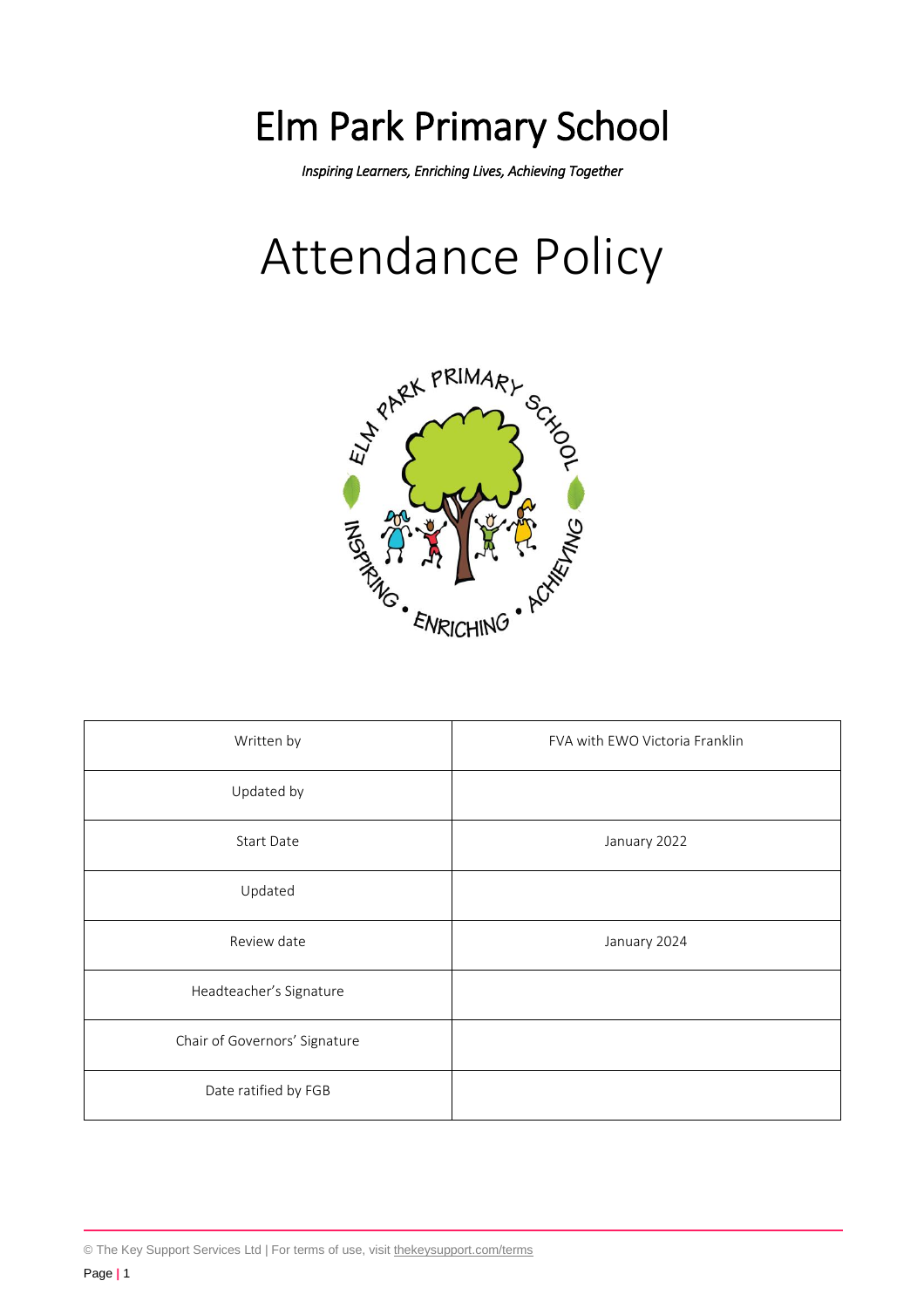## Equality Impact Assessment (EIA) Part 1: EIA Screening

| Policies, Procedures or Practices: | Attendance<br>Policy | DATE:            | 21.01.2022 |
|------------------------------------|----------------------|------------------|------------|
| EIA CARRIED OUT BY:                | C Bond               | EIA APPROVED BY: |            |

## Groups that may be affected:

| Are there concerns that the policy could have a different impact on any of<br>the following groups? (please tick the relevant boxes) | Existing or potential<br>adverse impact | Existing or potential for a positive<br>impact |
|--------------------------------------------------------------------------------------------------------------------------------------|-----------------------------------------|------------------------------------------------|
|                                                                                                                                      |                                         |                                                |
| Age (young people, the elderly; issues surrounding protection and<br>welfare, recruitment, training, pay, promotion)                 |                                         |                                                |
| <b>Disability</b> (physical and mental disability, learning difficulties; issues                                                     |                                         |                                                |
| surrounding access to buildings, curriculum and communication)                                                                       |                                         |                                                |
| Gender reassignment                                                                                                                  |                                         |                                                |
| Marriage and civil partnership                                                                                                       |                                         |                                                |
| Pregnancy and maternity                                                                                                              |                                         |                                                |
| Race                                                                                                                                 |                                         |                                                |
| Religion and belief (practices of worship, religious or cultural observance,<br>including non-belief)                                |                                         |                                                |
| Gender identity                                                                                                                      |                                         |                                                |
| Sexual orientation                                                                                                                   |                                         |                                                |

Any adverse impacts are explored in a Full Impact Assessment.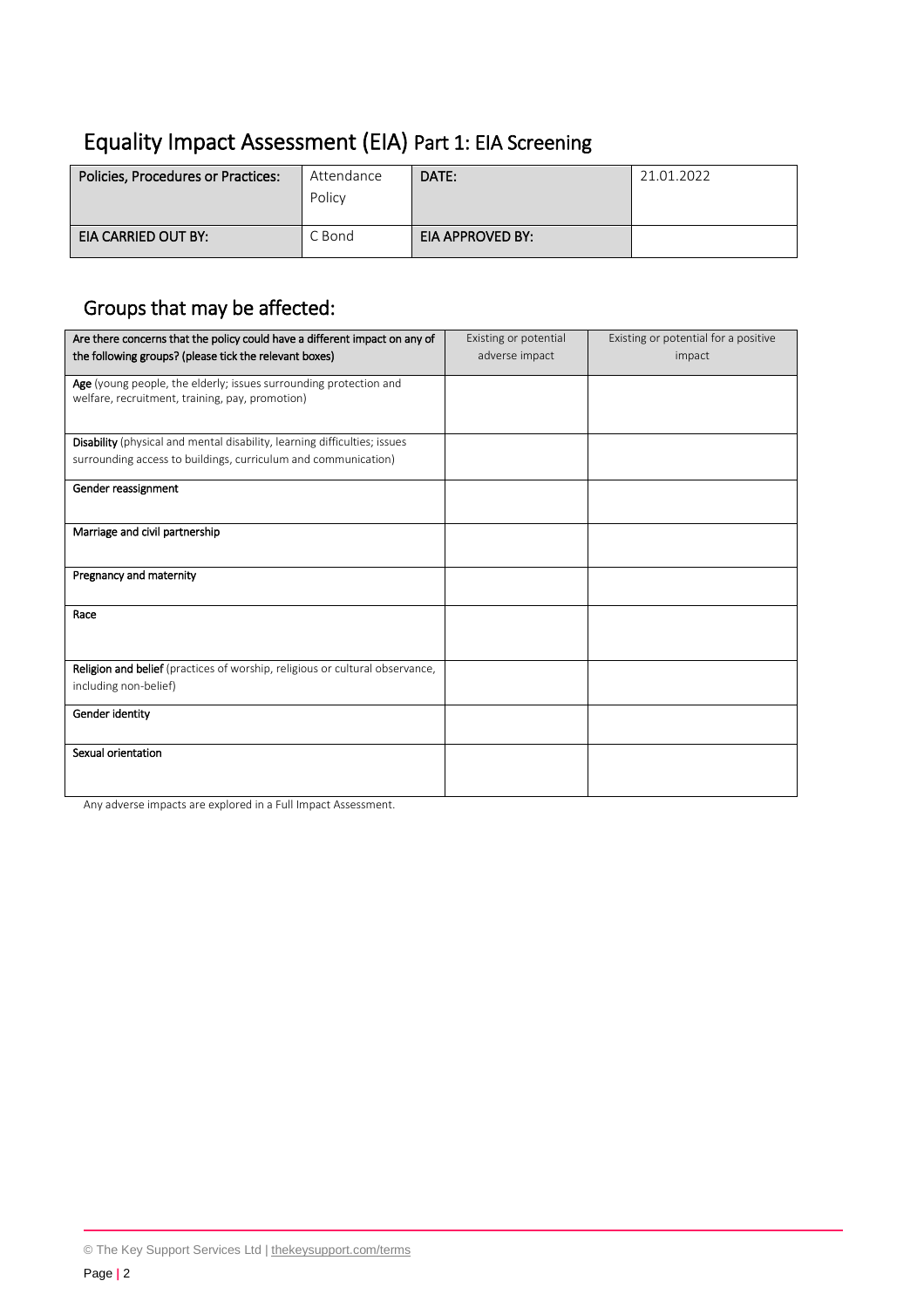#### **1. Rationale**

Regular attendance and excellent punctuality are the foundations for academic achievement and personal development. They establish a responsible attitude towards the opportunities available at school and underpin the basis for the world of work. Attendance and punctuality are strongly linked to students' well-being and safety and provide lifelong benefits related to these. Regular school attendance demonstrates a commitment to learning and the school community. We will actively promote this ethos throughout and encourage our students to achieve this.

Please ensure that you and your child/children support our school rules about attendance. Where this expectation is not met, we will identify and address the barriers that prevent this.

#### **2. Guiding Principles**

We are committed to ensuring that all students benefit from the opportunities available at Elm Park Primary School. Our expectation is that students arrive on time and attend **REGULARLY** (every day that the school is open unless there is an unavoidable reason for not doing so).

#### **3**. **Responsibilities**

The Education Act 1996 states that parents/carers have the primary responsibility for ensuring that registered students of school age attend school regularly and punctually and that they receive an education suitable for their aptitude and ability.

The school have a legal responsibility for maintaining school registers and taking the register twice a day. First thing in the morning (8.55am) and during the afternoon (1.00pm for the Infants and 1:15pm for KS2). These are referred to as sessions. The school also has a responsibility for reporting absence to the Local Authority. We have a safeguarding responsibility and duty of care to all our students.

Student responsibilities – we encourage our students to become independent young people including sharing responsibility for their attendance and punctuality (when this is age appropriate).

#### **4. Attendance**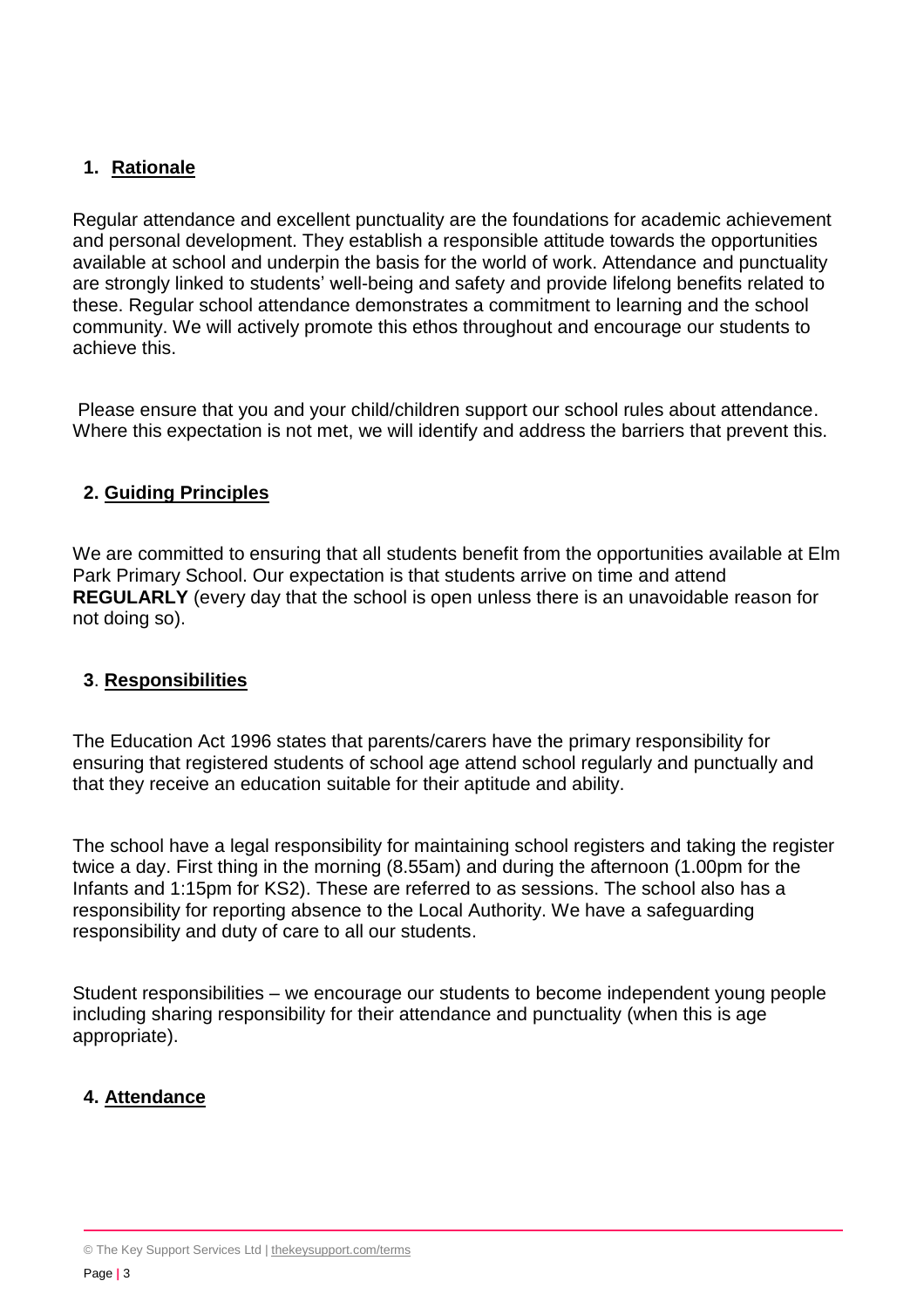We expect our students to attend school on time every day that the school is open unless there is an unavoidable reason for not doing so for example - Illness.

We will share attendance information with parents and students focusing on the link between attendance and achievement. Parents will receive their child's attendance record at every parents' evening as well as in their end of year report.

We will promote high attendance and punctuality through assemblies and class discussion; always reinforcing the link between regular attendance and success.

Elm Park Primary will communicate attendance matters to parents via text; telephone; email; letter and through the school website.

#### **5. Absence from school**

We explain about different types of absence in this policy.

There are only two categories of absence from school:

### **Authorised – approved Unauthorised – not approved**

Only the Head teacher (or their delegate) can approve an absence from school. That is the law.

Absence will be recorded using the code recommended by the Department for Education Guidance on School Attendance.

Requests for absence in term time must be submitted in writing (in advance) to the Head teacher who will treat every request on an individual basis and respond accordingly. The rules about what type of absence is acceptable are set out below:

#### **Authorised (approved) absence – types of authorised absence that may be approved:-**

 $\cdot$  Leave of absence - for bereavement, funeral, wedding of immediate family e.g parents of child.

.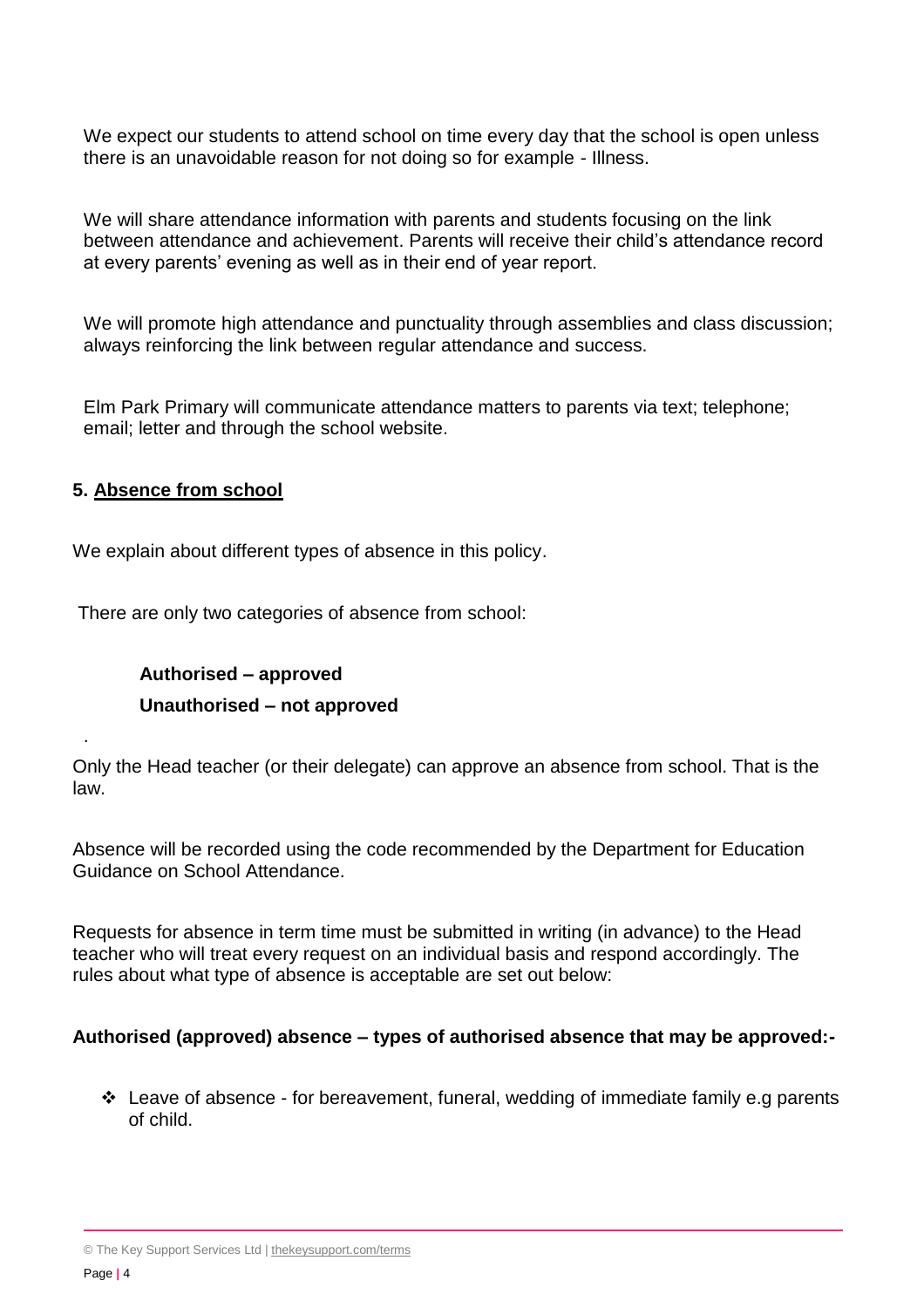- Medical absence for appointments at Hospital or Orthodontic appointments. (Nonurgent routine check-up appointments should be made for after school hours or during the school holidays.) Students are expected to be absent for the minimal amount of time and not absent for the whole day.
- ❖ Illness.
- ❖ Religious observance.
- $\cdot \cdot$  If a student is excluded from school for a behaviour related incident, this is an authorised absence.

#### **Unauthorised (not approved) absence – types of absence that will not be approved:-**

- $\div$  Absence due to birthday, shopping for uniform, looking after family members.
- Holiday in term time unless there are exceptional circumstances agreed to by the Head teacher – in advance in line with changes to the law implemented in 2013.
- $\cdot$  Late arrival to school after the register has closed has to be recorded as an unauthorised absence.

#### **Unauthorised absence can lead to parents/carers being fined by the Local Authority**

All absence – authorised and unauthorised – will be analysed and subject to challenge to ensure that any concern regarding frequency, pattern or validity is acted upon swiftly to ensure safeguarding responsibilities are met.

Parents/Carers are expected to contact the school on the first day of absence and each day thereafter informing the school of the reason for absence and the expected date of return to school.

#### **Persistent Absence**

 $\div$  A student is defined as a persistent absentee if they miss 10% or more of the overall possible sessions they should have attended school. One session = half a day. Research has shown that students who are persistently absent do not achieve as well as those students who are not. There is a strong link between attendance and

<sup>©</sup> The Key Support Services Ltd | [thekeysupport.com/terms](https://thekeysupport.com/terms-of-use)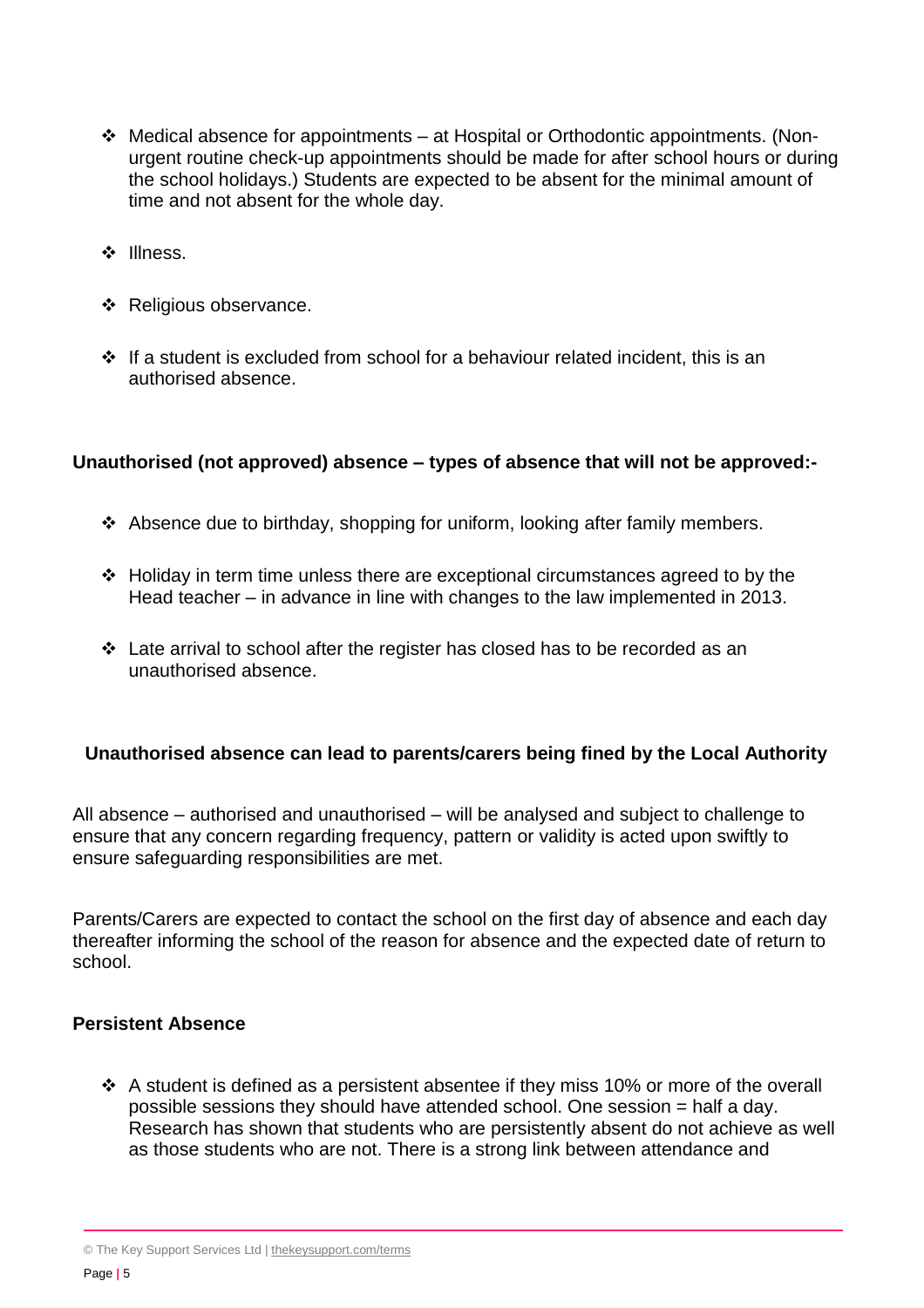attainment, and it is shown that this link is cumulative over the period of time a student is in education. Persistent absence also impacts on friendships and social interaction. Persistent absence is required to be reported to the DFE and rates of persistent absence are published about the school.

#### **Broken Weeks/Repeat absence**

 Students who have repeat absences and do not complete full weeks at school are monitored closely and parents informed. If this pattern continues parents will be asked to attend a meeting with the Head Teacher and/or the Education Welfare Officer. Students with high numbers of repeat absence miss out on education and have significant gaps in their learning which impacts on progress and attainment.

#### **Children Missing in Education**

 There is statutory guidance and clear procedures for children who are missing in education this includes when a school can remove a child from the school roll. These procedures are also linked to safeguarding. Children missing in education procedures also include children who leave school and move away and may not be in education elsewhere. The school must ascertain as much information as possible before a child leaves the school as to their intended whereabouts and arrangements made for their education.

#### **6. How our policy works in practice**

#### **Punctuality**

- Students who arrive late to registration are recorded as L (late before registration closes.) Registration takes place at 8.55am. Students should be in school for the start of Registration at 8.55am and will be marked as late if they arrive after the register is taken.
- Frequent late arrival will be challenged by the school and letters/emails sent to parents. Persistent late arrival will result in parents and students being asked to attend a meeting with the Head Teacher and/or Education Welfare Officer.
- $\cdot$  If a student arrives after the register has closed at 9.05, in cases of Persistent late arrival this may be recorded as U (unauthorised late arrival.) **Unauthorised sessions can result in a Penalty Notice being issued by the Local Authority**.

#### **Medical appointments**

 $\cdot$  We monitor the amount of time missed due to medical appointments carefully.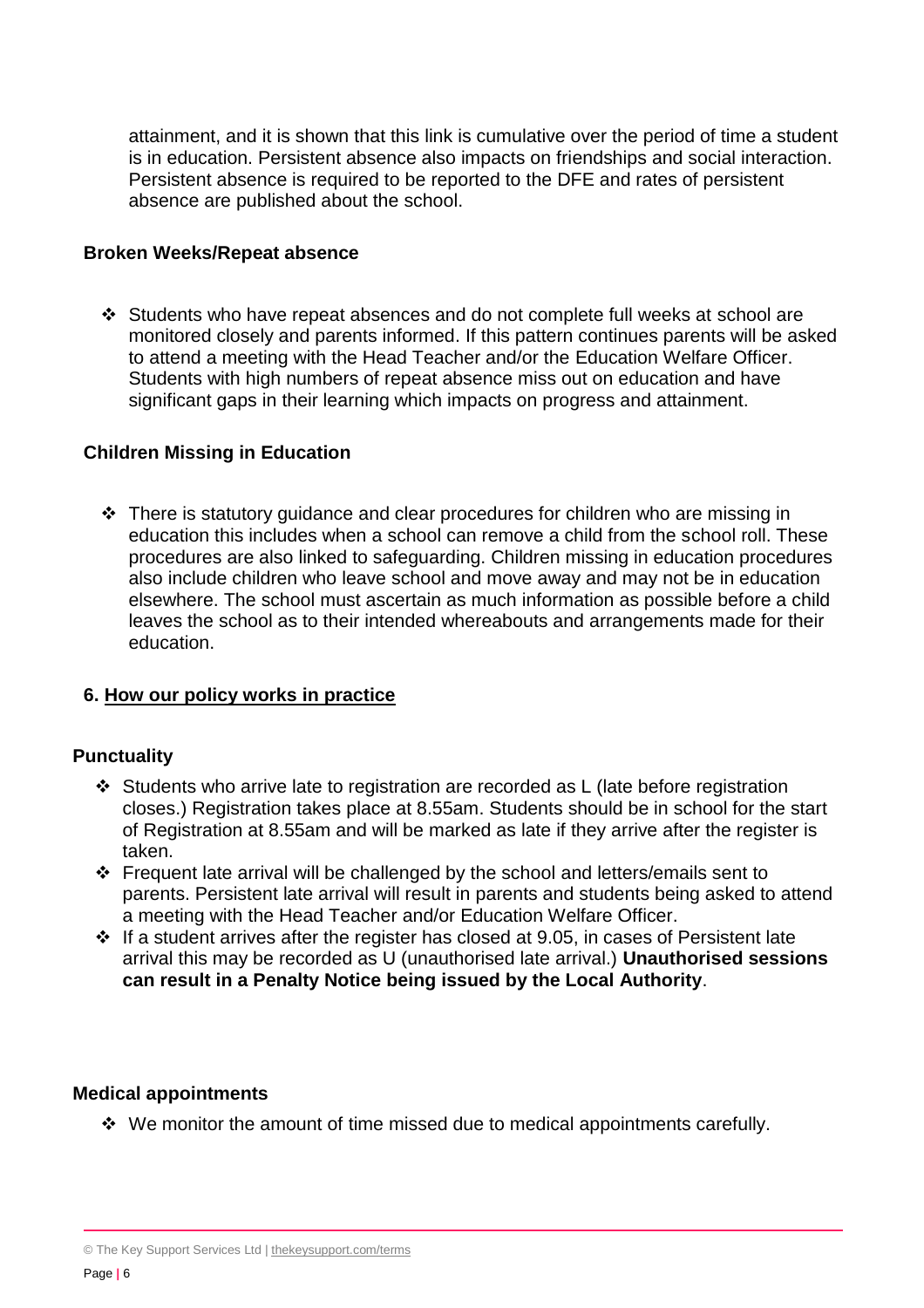- We acknowledge that hospital and specialist clinic appointments, including orthodontic and on-going dental treatment may require a student having time out of school. Our expectation is that the minimum amount of learning is lost. We will seek an explanation from parents where a whole day is missed for this reason. Proof of unavoidable medical appointments in school time must be provided for the school.
- Routine, check-up, and non-urgent appointments should be made after school time and during the 12-week school holiday.

#### **Illness**

- Students are likely to experience bouts of illness from time to time. Some students will be managing chronic or more serious medical conditions that impact on their attendance. We will support students in these circumstances to ensure they do not miss out on their education following South Glos Medical Needs Policy
- $\cdot$  When a student is identified as having frequent absence for reasons of minor illness, a meeting will be arranged to discuss this with the Head teacher and/or Education Welfare Officer

#### **Holiday absence in term time**

- $\cdot$  If a parent feels there are exceptional circumstances that support a request for leave of absence in term time, they must put the request in writing to the Head teacher.
- $\div$  Each case will be considered individually, and the decision communicated to the parents.
- $\cdot$  Where this absence has not been agreed the absence is unauthorised and can lead to parents receiving a fine from the Local Authority.

#### **Procedure**

Concerns about absence from school and the likely impact on a students' progress will be communicated to both students and parents through our attendance procedures. We want to work with all our parents/carers to achieve the best attendance and outcomes for our students. We will strive to work together to enable students to gain maximum benefit from education by regular attendance at school.

#### **To be read in conjunction with Elm Park attendance leaflet**

Please see Appendix A which shows the flowchart relating to absence and Appendix B which provides references to the law and guidance that informs this policy.

#### **This policy has been agreed by all schools in the Frome Valley Alliance as a whole Alliance approach**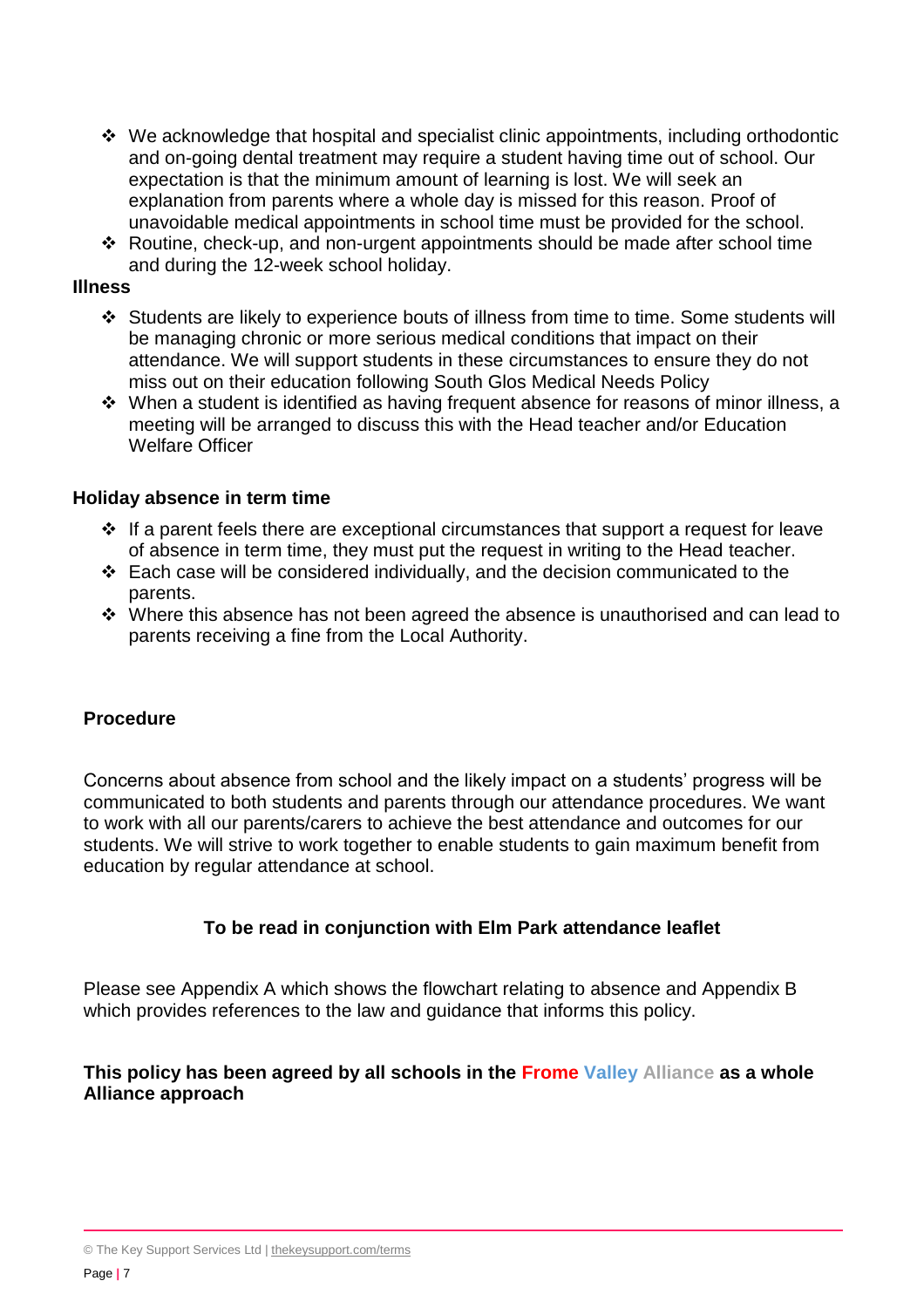#### **Appendix A**

Concerns about absence from school and the likely impact on a students' progress will be communicated to both students and parents through our attendance procedures: -

- Unexplained absence from school will be followed up daily (see Safeguarding).
- Where an explanation for absence is not specific i.e. 'unwell' we will seek to ascertain a definitive reason, so we can record absence precisely using the correct code.
- Attendance of all students will be monitored regularly, and patterns of Broken Weeks /Incomplete Weeks and low levels of attendance will be investigated.

| Stage 1 | Year to date broken weeks greater<br>than 5%                                                                                                       | Letter/email 1<br>Offering support                                                                                                                                                                                                         |
|---------|----------------------------------------------------------------------------------------------------------------------------------------------------|--------------------------------------------------------------------------------------------------------------------------------------------------------------------------------------------------------------------------------------------|
| Stage 2 | Two terms or more $> 5\%$ broken<br>weeks                                                                                                          | Letter <sub>2</sub><br>More challenging letter, offering support and<br>pointing out a need for change                                                                                                                                     |
| Stage 3 | Continued broken weeks > 5%                                                                                                                        | A meeting to:<br>discuss impact of missed learning<br>investigate reasons for absence and<br>solutions<br>set attendance targets                                                                                                           |
| Stage 4 | Previous year attendance <95%<br>Repeated termly attendance > 5%<br>broken weeks                                                                   | Meeting with Headteacher and/or EWO<br>discuss impact of missed learning<br>investigate reasons for absence and<br>solutions<br>set attendance targets<br>fining or Individual Health Care Plan<br>creation discussed<br>Set review period |
| Stage 5 | Previous year attendance < 95%<br>5 or more broken weeks (over two<br>terms)<br>Repeated<br>termly<br>attendance<br>continues to be of concern and | Following<br>School<br>Attendance<br>Meeting<br>review, meeting held with Head<br>Teacher<br>and/or EWO:<br>Advise parent/carer that a<br>panel<br>meeting will take place.                                                                |

For a full explanation -please see below: -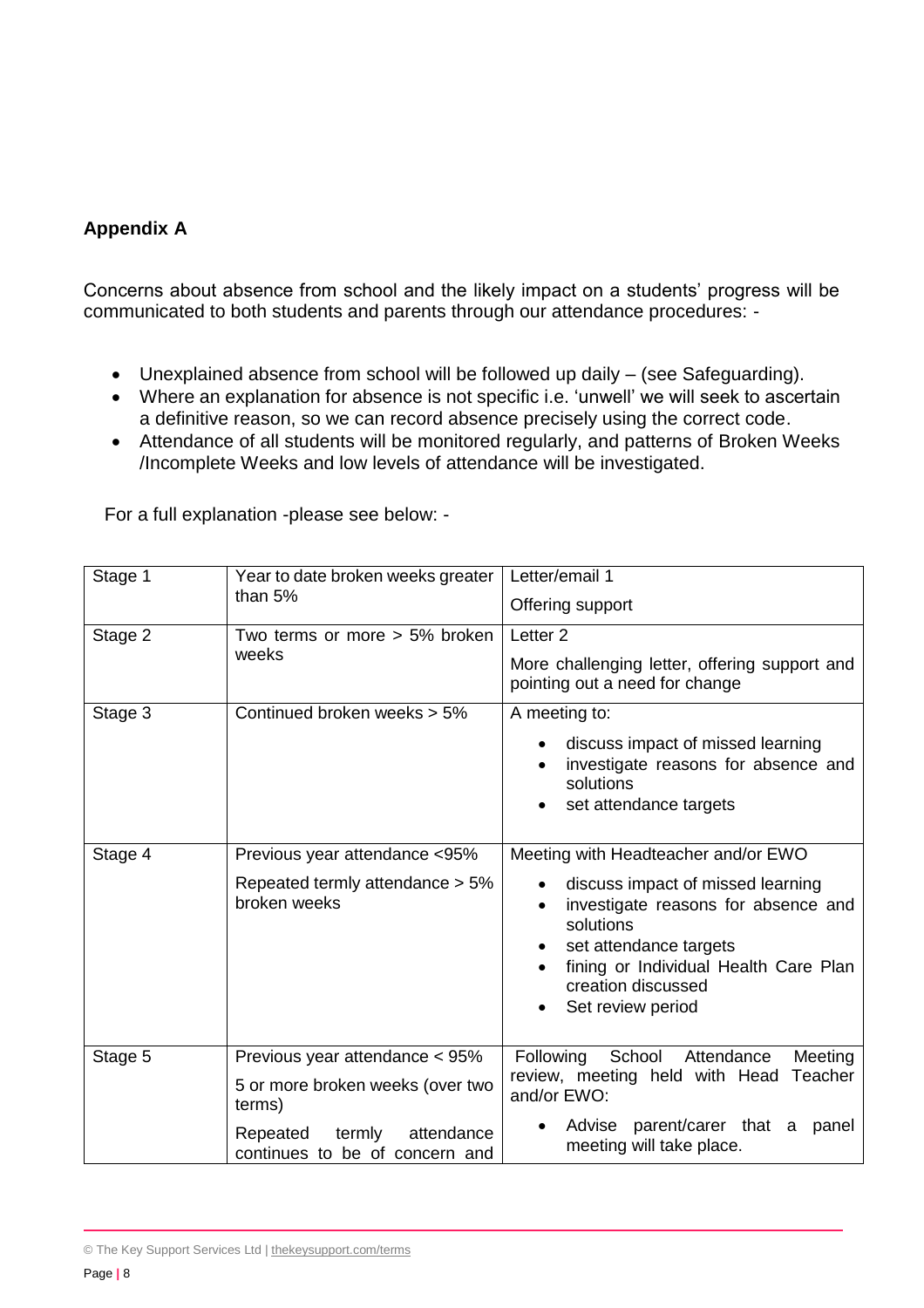| School Attendance Meetings have<br>not brought about improvement | • School Attendance Panel meeting<br>takes place (Letter sent to arrange) |
|------------------------------------------------------------------|---------------------------------------------------------------------------|
|                                                                  | • If no improvement after 4 weeks,<br>school completes a request for an   |
|                                                                  | Attendance Panel review chaired by<br>LA representative.                  |

#### **Appendix B**

Law and statutory guidance informing this policy

- $\div$  Education Act 1996 which states if any child of compulsory school age who is a registered pupil at school fails to attend regularly at the school, his/her parent is guilty of an offence.
- The Education (Pupil Registration) (England) Regulations 2006 amended DFE April 2013
- Parental responsibility measures regarding Penalty Notices (Fines)DFE updated May 2020
- Working Together to Safeguard Children DFE updated **December 2020**
- Keeping children safe in education. DFE updated **January 2021**
- $\div$  Educating Children with Health Needs DFE May 2013 Ensuring children with health needs do not miss out
- Supporting pupils at school with medical conditions DFE updated **August 2017**
- Equality Act 2010
- SEND Code of practice- DFE- updated April 2020
- Children missing education –- DFE updated September 2016
- School Attendance Guidance DFE updated March **2021**

<sup>©</sup> The Key Support Services Ltd | [thekeysupport.com/terms](https://thekeysupport.com/terms-of-use)